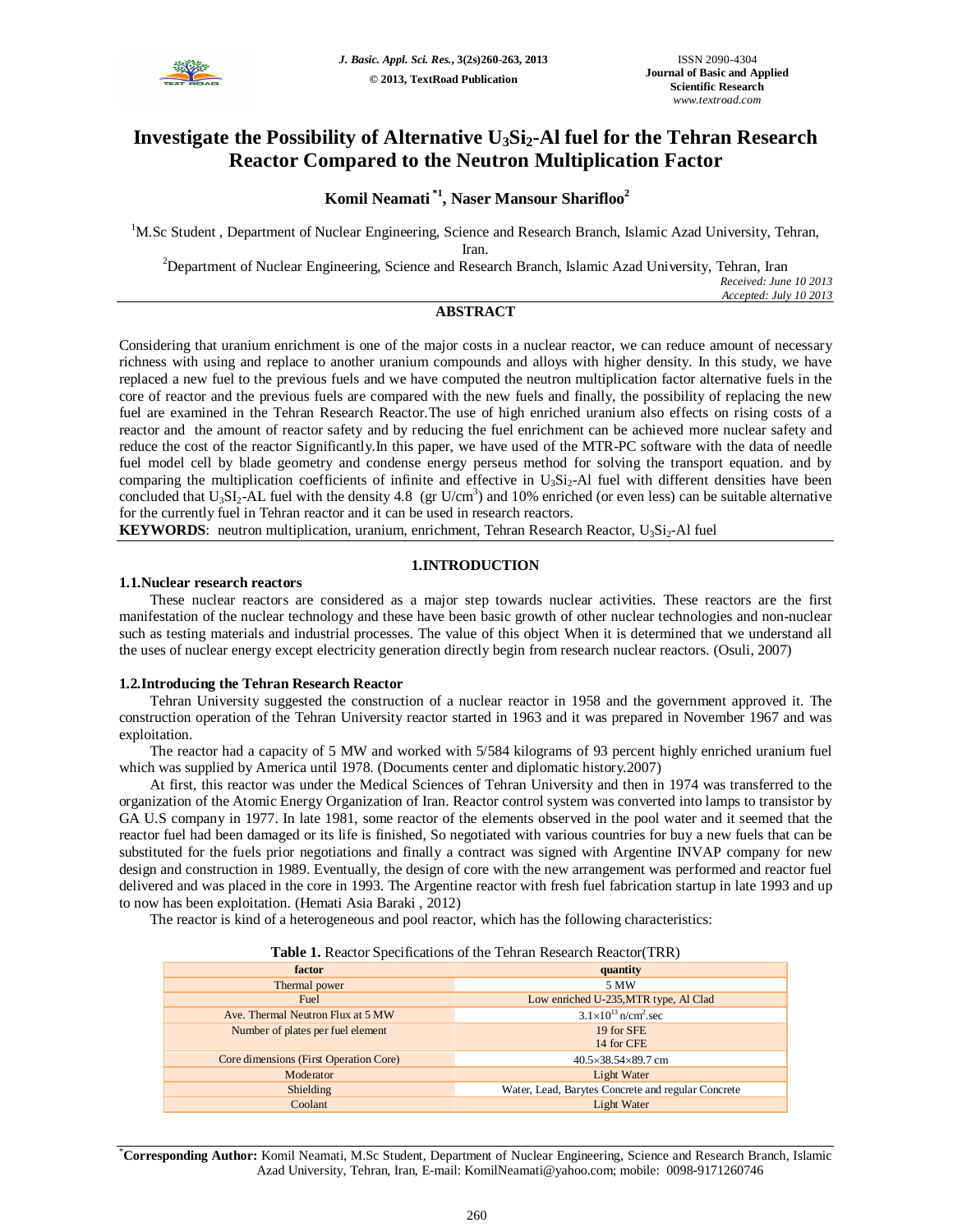The fuels of this reactor consist of elements of uranium, oxygen, and aluminum that the percentages of them listed in the table below.

|  |  | Table 2. The weight percentage of fuel contained elements U3O8-Al |  |  |  |  |
|--|--|-------------------------------------------------------------------|--|--|--|--|
|--|--|-------------------------------------------------------------------|--|--|--|--|

|                                  | $\sim$ $\sim$ $\sim$ | ____<br>− | $\bigwedge$ | _ |
|----------------------------------|----------------------|-----------|-------------|---|
| weight<br>rcentage<br>11 CLC 111 |                      |           |             |   |

#### **1.3.Conversion the reactor from highly enriched uranium fuel to low enriched fuel**

Reactor Conversion to low-enriched fuel is a major change which will affect on the economic aspects and the reactor operations. The conversion program should include review of current and future uses of the reactor, so that the reactor core with the new low enriched fuels could be ready for the reactor mission. New reactor core size, geometry, density, and arrangement of reactor core can be optimized for improve the economy and reactor efficiency.

#### **2.Propose**

Considering that uranium enrichment is one of the major costs in a nuclear reactor, we can reduce amount of necessary richness with using and replace to another uranium compounds and alloys with higher density.

#### **3.Methodology**

In this study, we used of MTR-PC software that investigated infinite and effective multiplication factors in  $U_3Si_2$ -Al fuel with different densities in the Tehran Research Reactor and we have used of following method for solving problem:

A) To determine the cell type we have considered needle fuel model with energy condense in order to obtain all the desired energy groups.

B) Using a blade geometry that has been divided to 16 parts, calculations of spectrum and shielding resonance has been performed.

C) It is used the Perseus method for solving the transport equation.

D) Transport equation is solved in five energy groups.

According to calculations was done and extraction of required information from the output of the Excel and MTR-PC reactor simulation software, diagrams of reactor multiplication factor is drawn for  $U_3S I_2$ -AL fuel with the different density and richness of uranium and the  $U_3O_8$ -AL current fuel that compared together.

#### **4.Analysis**

Here calculations for five different density of U3Si2-Al fuel ((gU/cm3) 3 to (gU/cm3) 6) are performed with the following layout and then they have been compared with fuels that is used in the Tehran Research Reactor.



**Fig .1.** The current arrangement of the Tehran Research Reactor

It is important to note that the results of calculations performed for the core in the fresh fuel situation and this result is also true for the burn up fuel.

**Table 3.** comparison of the reactor multiplication factor in current fuel  $(U_3O_8$ -AL) to U3Si2-AL fuel with different densities of uranium

| Uranium density in fuel | effective multiplication factor | <b>Infinite multiplication factor</b> |
|-------------------------|---------------------------------|---------------------------------------|
|                         | 0.9803979                       | 1.547014                              |
| 3.5                     | 1.0118849                       | 1.576539                              |
| 4.8                     | 1.0681157                       | 1.621606                              |
| 5.5                     | 1.0888693                       | 1.634574                              |
| 6                       | 1.1010721                       | 1.641739                              |
| trr                     | 1.0688456                       | 1.616863                              |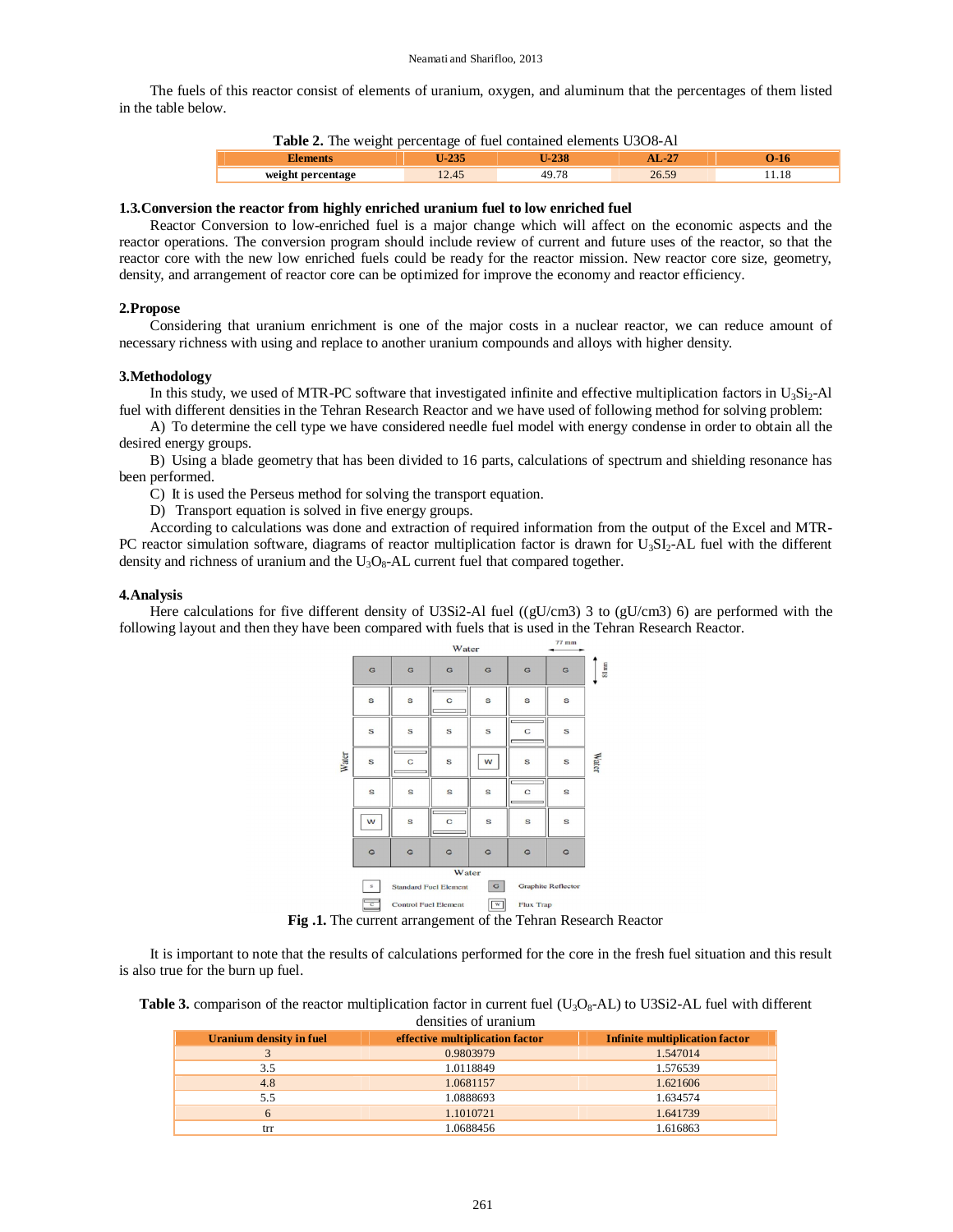

**Diagram 1.** comparison of the reactor infinite multiplication factor in current fuel  $(U_3O_8-AL)$  to U3Si2-AL fuel with different densities of uranium



**Diagram 2.** comparison of the reactor effective multiplication factor in current fuel  $(U_3O_8-AL)$  to U3Si2-AL fuel with different densities of uranium

By analyzing graphs and table above, we reach to this conclusion that the increase in uranium density in the fuel U<sub>3</sub>Si<sub>2</sub>-Al increases neutron Multiplication factor. Of course this increase for the high-density 4.8 (grU/cm3) is higher than amount of multiplication factor of current reactor fuel (U3O8-Al) and the possibility of using this fuel is more emphasis in the Tehran research reactor.

Using the materials above and that the U<sub>3</sub>SI<sub>2</sub>-AL fuel with 4.8 (grU/cm3) density can be a good alternative to current fuels; we have investigated this fuel with lower enriched fuel.



**Table 4.** comparison of the reactor multiplication factor in current fuel  $(U_3O_8 - AL)$  to U3Si2-AL fuel with different enriched of uranium

**Diagram 3.** comparison of the reactor infinite multiplication factor in current fuel  $(U_3O_8-AL)$  to U3Si2-AL fuel with different enriched of uranium